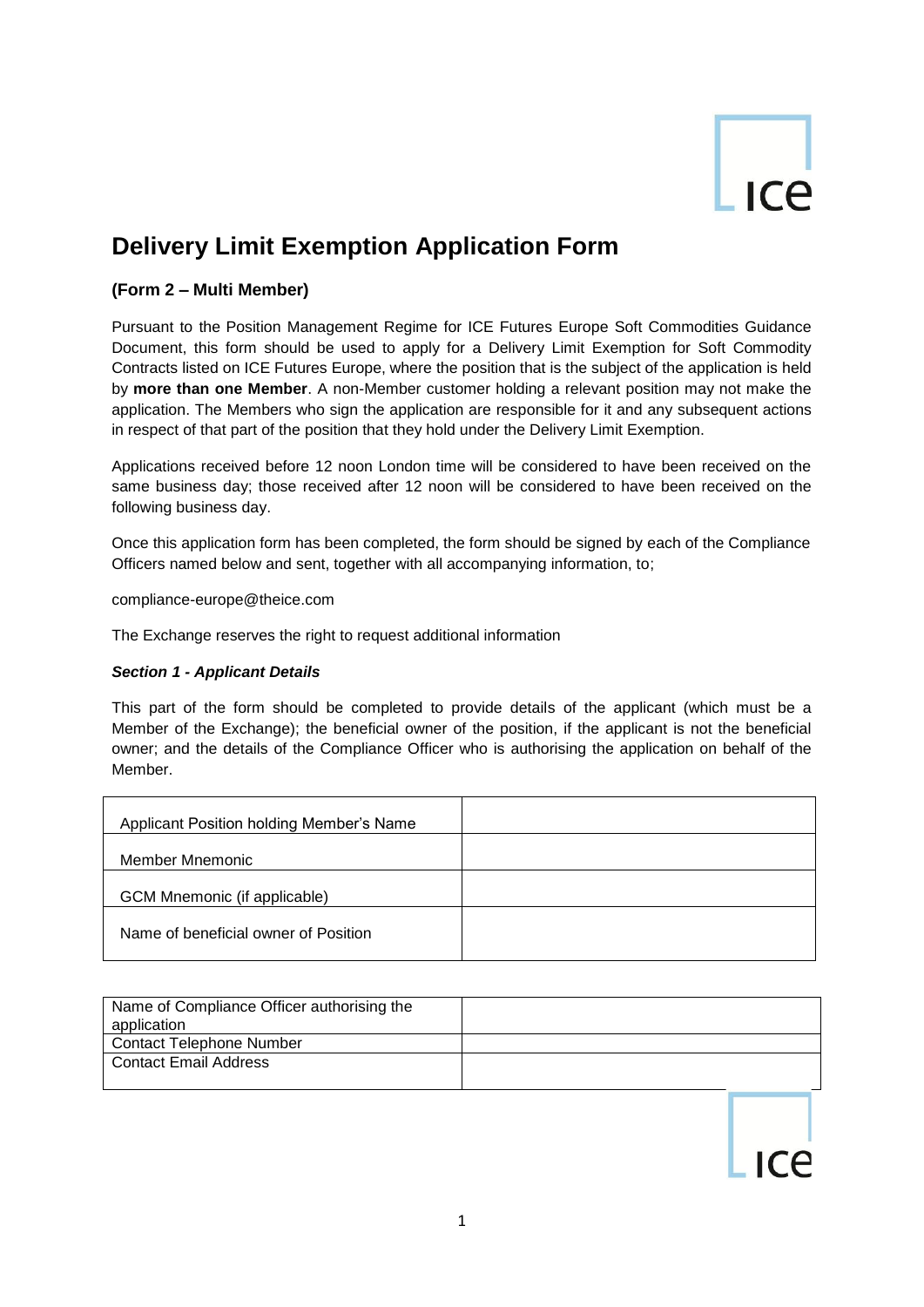| Applicant Position holding Member's Name |  |
|------------------------------------------|--|
| Member Mnemonic                          |  |
| GCM Mnemonic (if applicable)             |  |
| Name of beneficial owner of Position     |  |

| Name of Compliance Officer authorising the<br>application |  |
|-----------------------------------------------------------|--|
| <b>Contact Telephone Number</b>                           |  |
| Contact Email Address                                     |  |

| Applicant Position holding Member's Name |  |
|------------------------------------------|--|
| Member Mnemonic                          |  |
| GCM Mnemonic (if applicable)             |  |
| Name of beneficial owner of Position     |  |

| Name of Compliance Officer authorising the |  |
|--------------------------------------------|--|
| application                                |  |
| <b>Contact Telephone Number</b>            |  |
| <b>Contact Email Address</b>               |  |
|                                            |  |

| Name of Compliance Officer authorising the<br>application |  |
|-----------------------------------------------------------|--|
| <b>Contact Telephone Number</b>                           |  |
| <b>Contact Email Address</b>                              |  |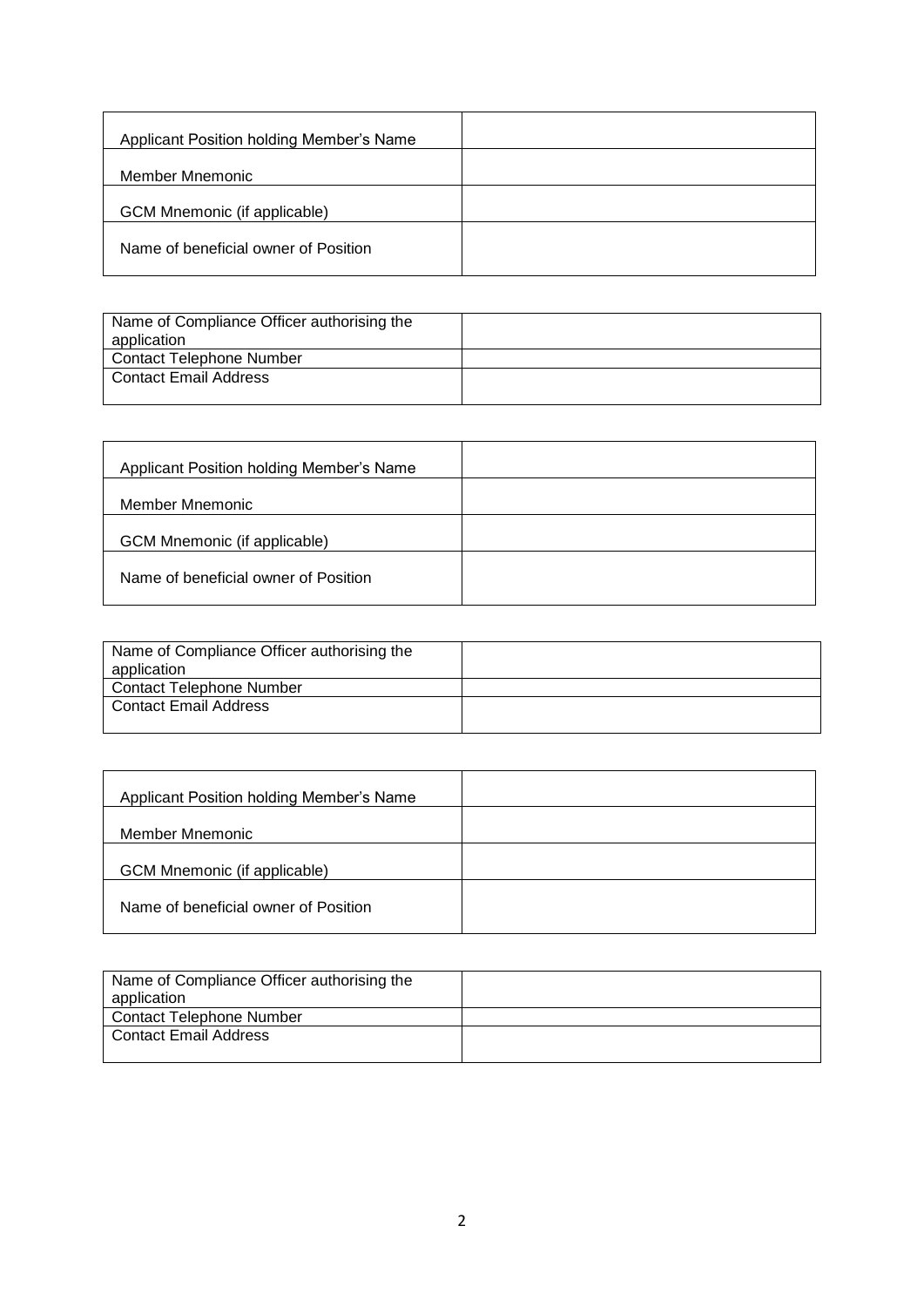## *Section 2 - Delivery Limit Exemption Details*

This part of the form should be completed in respect of the Delivery Limit Exemption being requested.

| <b>Contract</b>                                                                                                     | Cocoa  | Wheat              |  |
|---------------------------------------------------------------------------------------------------------------------|--------|--------------------|--|
|                                                                                                                     | Coffee | <b>White Sugar</b> |  |
| Delivery month(s)                                                                                                   |        |                    |  |
| Size of Delivery (for a Cash<br>and Carry Exemption the<br>size of each of the delivery<br>month positions, not the |        |                    |  |
| combined size)                                                                                                      |        |                    |  |

Type of Exemption being applied for (please tick one of the following):

| Cash and Carry           | Complete section 2a |
|--------------------------|---------------------|
| <b>Short Financing</b>   | Complete section 2b |
| <b>Physical Off-Take</b> | Complete section 2c |
| Stock Holder             | Complete section 2d |

Breakdown of Position for which a Delivery Limit Exemption is being requested

| <b>Name of position holding Member</b> | <b>Size of Position held</b> |
|----------------------------------------|------------------------------|
|                                        |                              |
|                                        |                              |
|                                        |                              |
|                                        |                              |
|                                        |                              |

#### *Section 2a – Cash and Carry*

For a Cash and Carry Exemption, please provide the following information:

| Cost of carry (priced in $E$ per tonne or $\frac{1}{2}$ per<br>tonne)                                                                                                                 |  |
|---------------------------------------------------------------------------------------------------------------------------------------------------------------------------------------|--|
| Where relevant, minimum spread level at which<br>the position was or will be entered into and<br>which would result in an economic profit for the<br>Beneficial Owner of the position |  |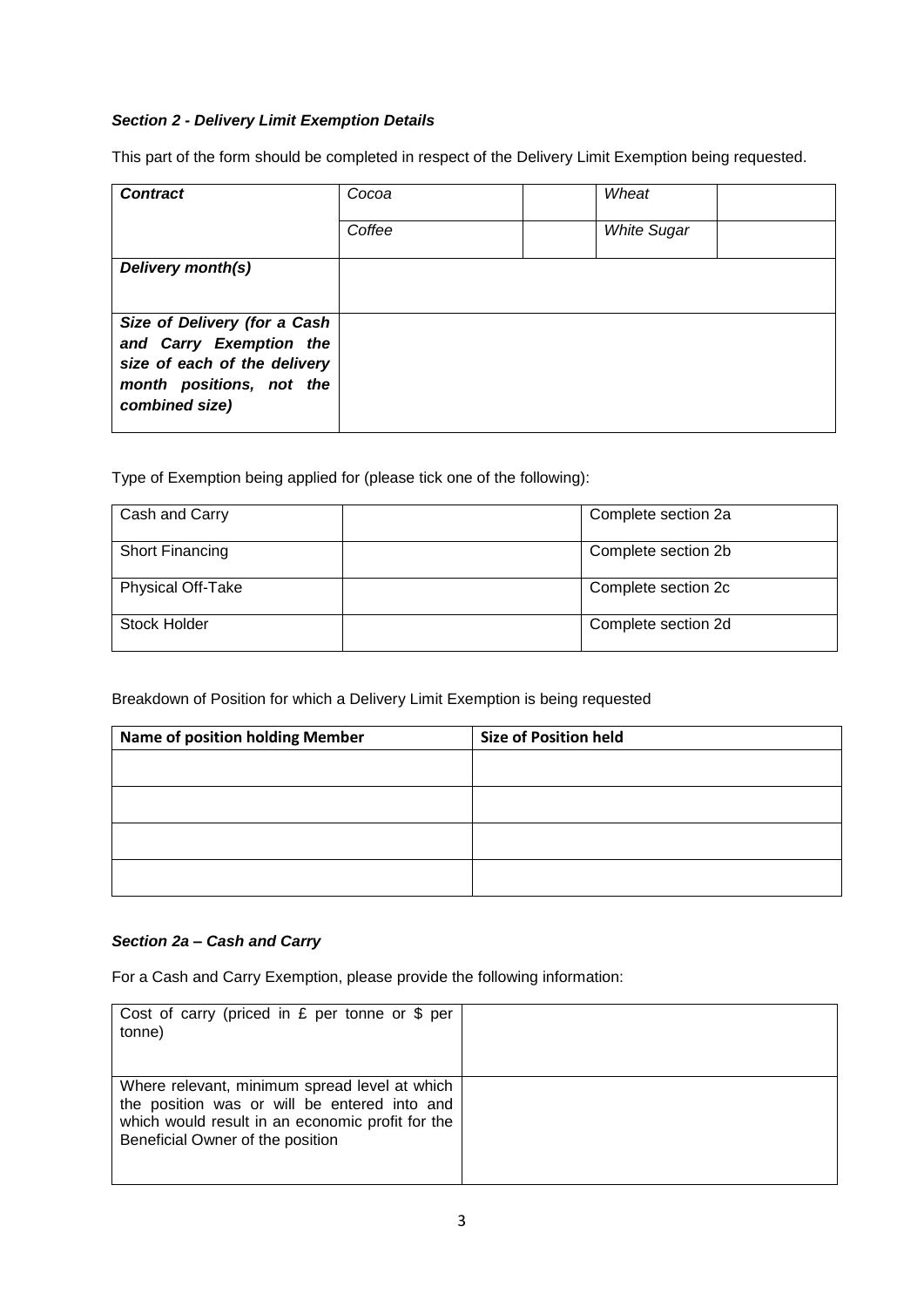#### *Section 2b – Short Financing*

| Counterparty to the financing transaction |  |
|-------------------------------------------|--|
| No. of lots of financing transaction(s)   |  |
| Date of financing transaction             |  |
| Expiration date of financing transaction  |  |

## *Section 2c – Physical Off-Take*

Please provide the following information and enclose a copy of all contractual agreement(s) relating to the onward commitment:

| Description of the nature of the onward<br>commitment including details as to the quality<br>requirements and the geographic location for<br>delivery (please attach copies of the contractual<br>agreement(s)) |  |
|-----------------------------------------------------------------------------------------------------------------------------------------------------------------------------------------------------------------|--|
| Date on, or period during, which the<br>commodity is required to be delivered to the<br>end user                                                                                                                |  |
| Justification as to why the physical contract can<br>only be fulfilled by way of a Delivery Limit<br>Exemption for one particular delivery month                                                                |  |

#### *Section 2d – Stock Holder*

Please attach a list of the relevant Grading Results for applications relating to Robusta Coffee or London Cocoa, or relevant Warrants for applications relating to UK Feed Wheat. In the case of White Sugar, please attach information relating to the physical sugar that will be made available for delivery.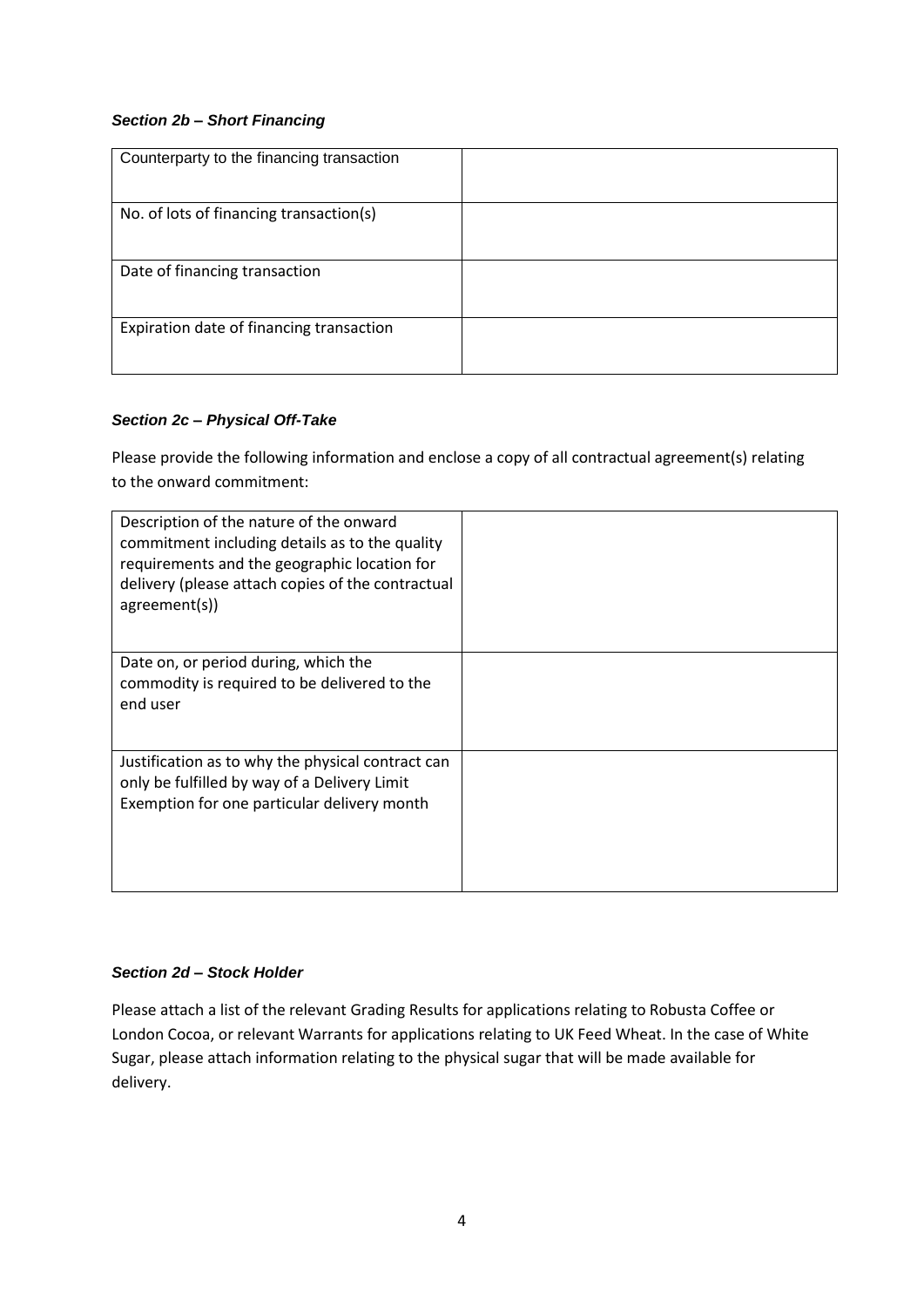Each position holding Member must complete this section, and where relevant the Clearing Member.

#### *Member Undertaking*

By completing this section, the Compliance Officer on behalf of the Member confirms that all details are correct and that the application is made in accordance with the Position Management Regime for ICE Futures Europe Soft Commodities Guidance Document. The Member acknowledges that it is responsible to the Exchange for the application and any subsequent actions under a Delivery Limit Exemption that is granted following this application and agrees to comply with any Exchange instruction relating to the management of the relevant position.

The Member agrees to notify the Exchange if and when any detail(s) in relation to any Delivery Limit Exemption application has been made change(s) and agrees that this may invalidate any Delivery Limit Exemption unless the Exchange confirms otherwise.

| Clearing Member Confirmation – this section should be completed by the Compliance Officer of the<br><b>Clearing Member</b>      |
|---------------------------------------------------------------------------------------------------------------------------------|
|                                                                                                                                 |
| By signing the Application Form, the Clearing Member confirms that it has been made aware of the<br>details of the application. |
|                                                                                                                                 |
|                                                                                                                                 |
|                                                                                                                                 |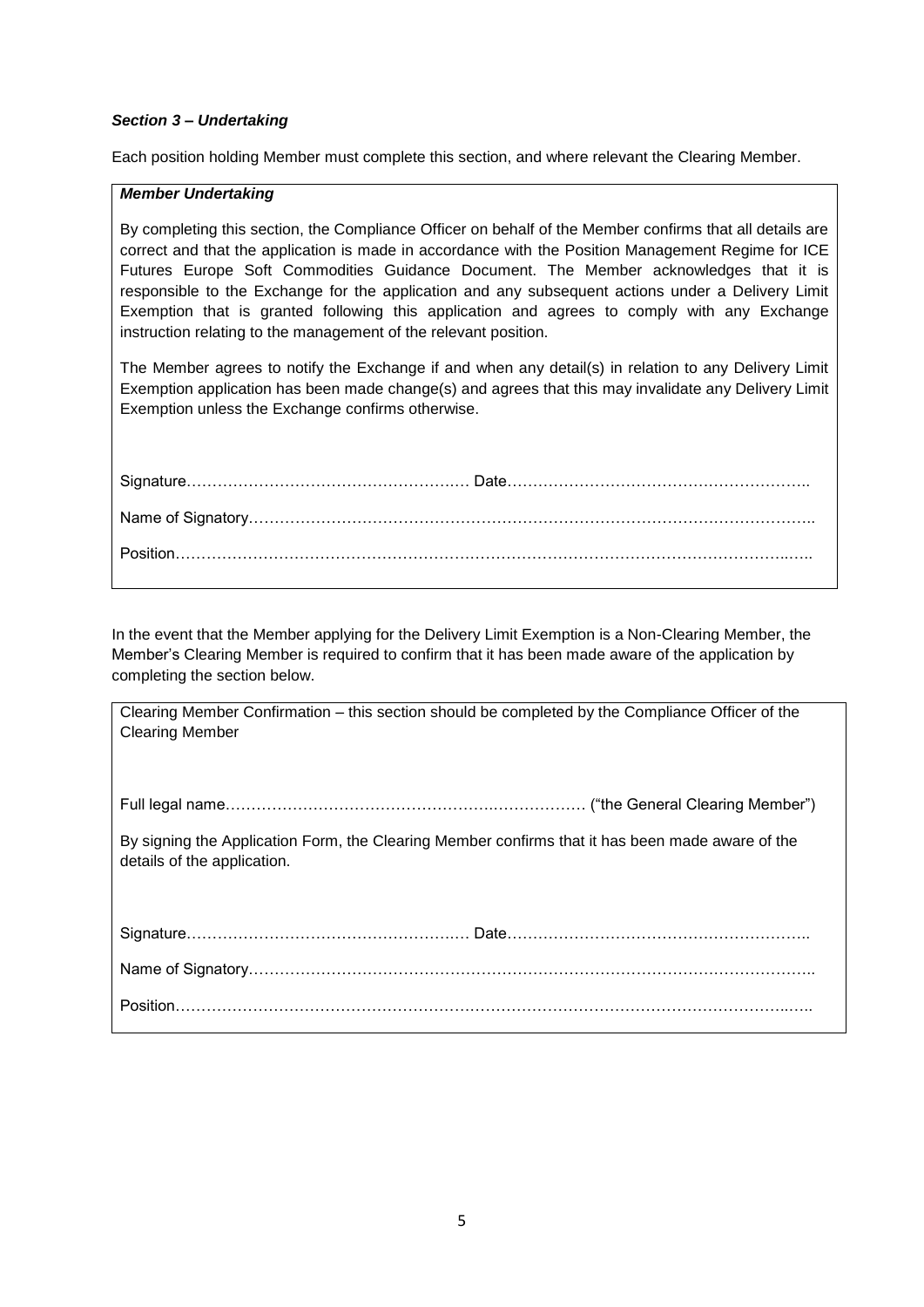Each position holding Member must complete this section, and where relevant the Clearing Member.

#### *Member Undertaking*

By completing this section, the Compliance Officer on behalf of the Member confirms that all details are correct and that the application is made in accordance with the Position Management Regime for ICE Futures Europe Soft Commodities Guidance Document. The Member acknowledges that it is responsible to the Exchange for the application and any subsequent actions under a Delivery Limit Exemption that is granted following this application and agrees to comply with any Exchange instruction relating to the management of the relevant position.

The Member agrees to notify the Exchange if and when any detail(s) in relation to any Delivery Limit Exemption application has been made change(s) and agrees that this may invalidate any Delivery Limit Exemption unless the Exchange confirms otherwise.

| Clearing Member Confirmation – this section should be completed by the Compliance Officer of the |
|--------------------------------------------------------------------------------------------------|
| <b>Clearing Member</b>                                                                           |
|                                                                                                  |
|                                                                                                  |
|                                                                                                  |
|                                                                                                  |
| By signing the Application Form, the Clearing Member confirms that it has been made aware of the |
| details of the application.                                                                      |
|                                                                                                  |
|                                                                                                  |
|                                                                                                  |
|                                                                                                  |
|                                                                                                  |
|                                                                                                  |
|                                                                                                  |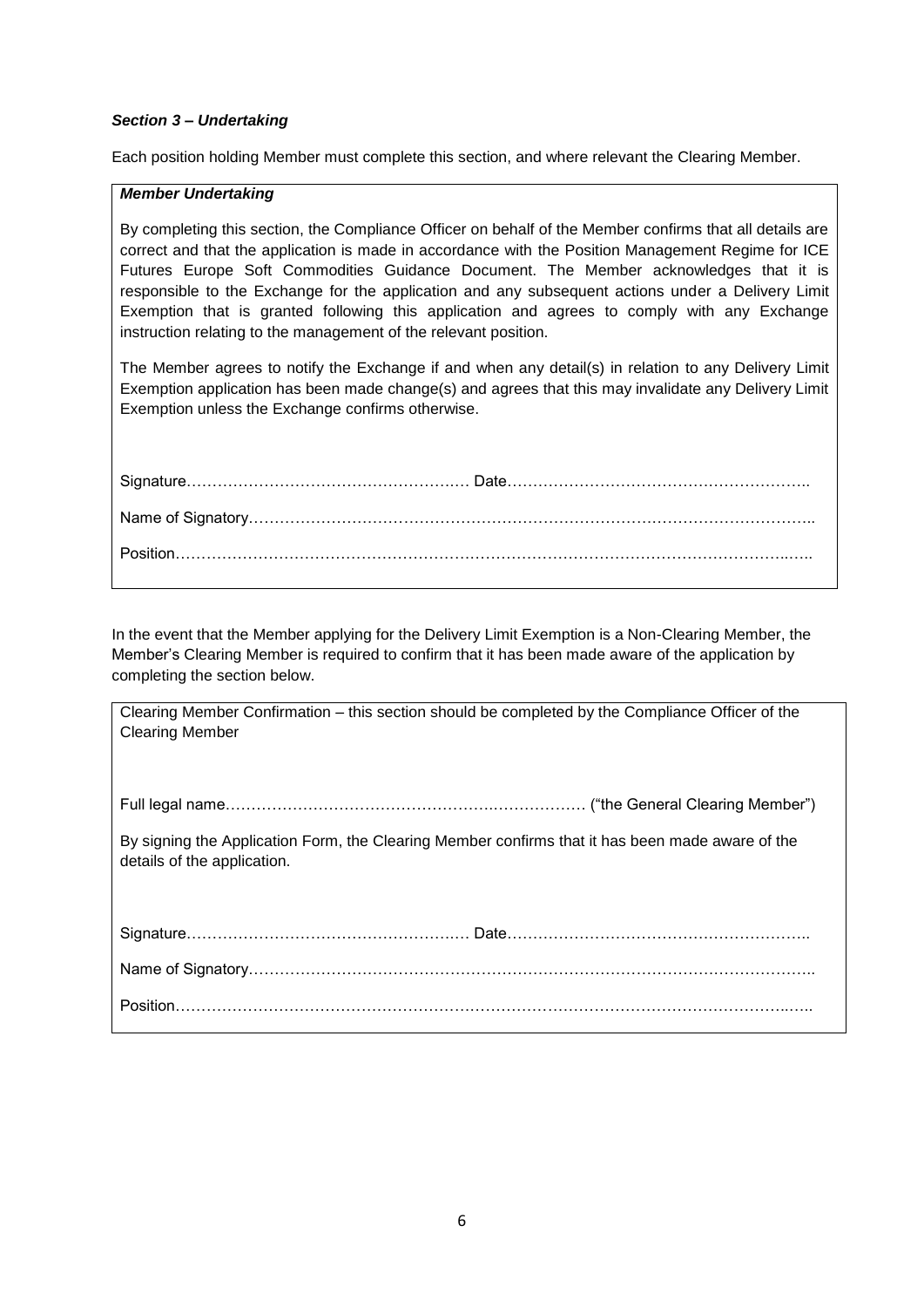Each position holding Member must complete this section, and where relevant the Clearing Member.

#### *Member Undertaking*

By completing this section, the Compliance Officer on behalf of the Member confirms that all details are correct and that the application is made in accordance with the Position Management Regime for ICE Futures Europe Soft Commodities Guidance Document. The Member acknowledges that it is responsible to the Exchange for the application and any subsequent actions under a Delivery Limit Exemption that is granted following this application and agrees to comply with any Exchange instruction relating to the management of the relevant position.

The Member agrees to notify the Exchange if and when any detail(s) in relation to any Delivery Limit Exemption application has been made change(s) and agrees that this may invalidate any Delivery Limit Exemption unless the Exchange confirms otherwise.

| Clearing Member Confirmation – this section should be completed by the Compliance Officer of the |
|--------------------------------------------------------------------------------------------------|
| <b>Clearing Member</b>                                                                           |
|                                                                                                  |
|                                                                                                  |
|                                                                                                  |
|                                                                                                  |
|                                                                                                  |
|                                                                                                  |
| By signing the Application Form, the Clearing Member confirms that it has been made aware of the |
|                                                                                                  |
| details of the application.                                                                      |
|                                                                                                  |
|                                                                                                  |
|                                                                                                  |
|                                                                                                  |
|                                                                                                  |
|                                                                                                  |
|                                                                                                  |
|                                                                                                  |
|                                                                                                  |
|                                                                                                  |
|                                                                                                  |